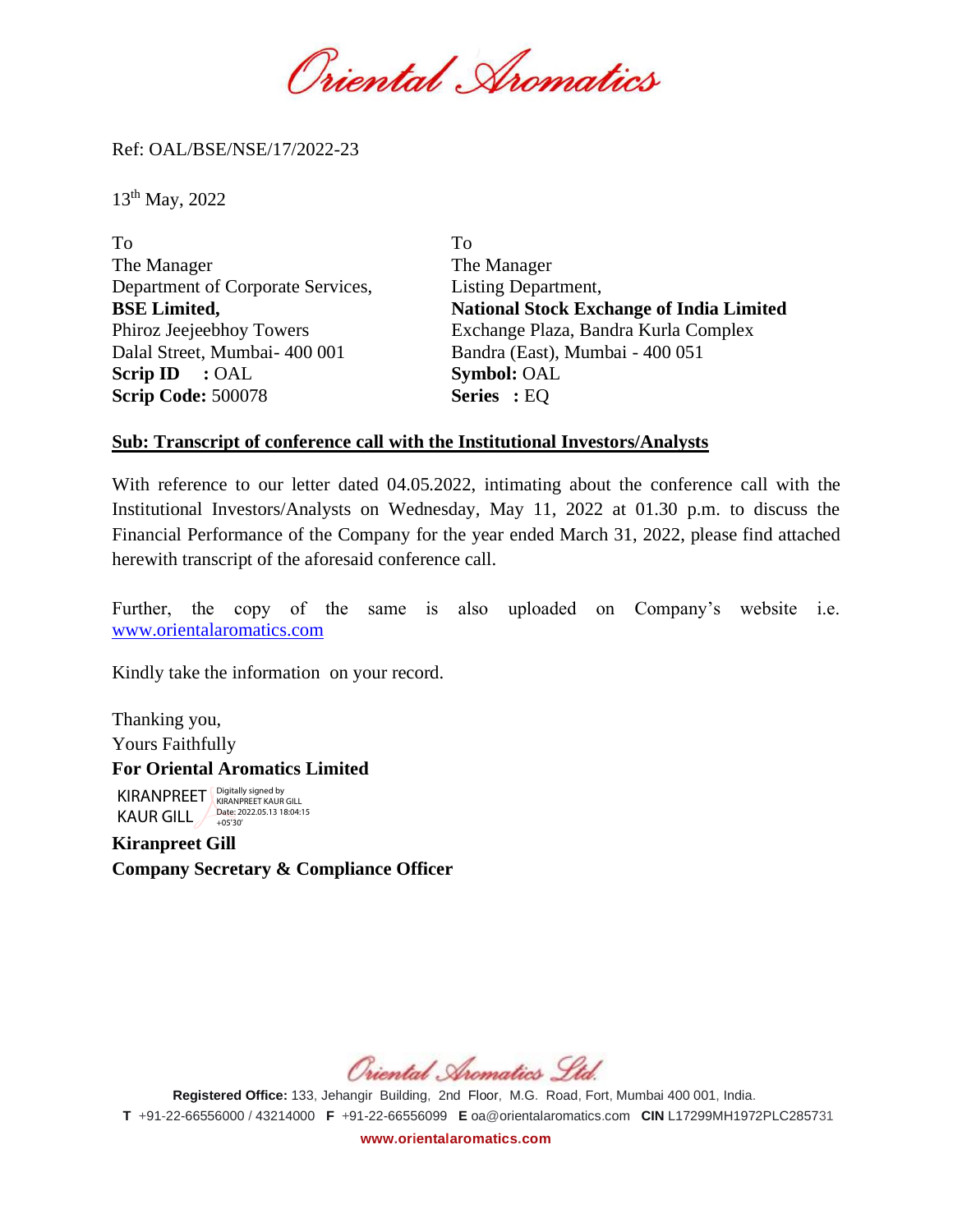## **Oriental Aromatics Limited Earnings Conference Call May 11, 2022**

**Moderator:** Ladies and gentlemen, Good Day and welcome to the Oriental Aromatics Limited Q4 and FY22 Earnings Conference Call. As a reminder, all participant lines will be in the listen-only mode and there will be an opportunity for you to ask questions after the presentation concludes. Should you need assistance during the conference call, please signal an operator by pressing "\*" then "0"on your touchtone phone. I now hand the conference over to Mr. Anuj Sonpal from Valorem Advisors. Thank you and over to you, Sir.

**Anuj Sonpal:** Thank you. Good afternoon everyone and warm welcome to you all. My name is Anuj Sonpal from Valorem Advisors. We represent the investor relations Oriental Aromatics Limited. On behalf of the company, I would like to thank you all for participating in the company's earnings conference call for the fourth quarter and financial year ended 2022. Before we begin, let me mention a short cautionary statement. Some of the statements made in today's concall maybe forward looking in nature. Such forward looking statements are subject to risks and uncertainties that could cause results to differ from those anticipated. Such statements are based on management belief as well as assumptions made by an information currently available to management. Audiences are cautioned not to place any undue reliance on these forward looking statements in making any investment decisions.

> The purpose of today's earnings conference call is purely to educate and bring awareness about the company's fundamental business and financial quarter under review. Let me now introduce you to the management participating with us in today's earnings call and give it over to them for opening remarks. We have with us Mr. Dharmil Bodani – Chairman and Managing Director, Mr. Shyamal Bodani – Executive Director, Mr. Parag Satoskar – Chief Executive Officer, Mr. Girish Khandelwal – Chief Financial Officer and Ms. Kiranpreet Gill – Company Security. Without any further delay I request Dharmil Bodani to start with his opening remarks. Thank you and over to you, Sir.

**Dharmil Bodani:** Thank you Anuj. Good afternoon everybody. I hope you all safe and healthy. It is a pleasure to welcome you all to our earnings conference call to discuss the results of the fourth quarter and financial year ending 2022. Talking about the performance during the quarter we manage to achieve price increase for most of our products in H1 FY22. However, the geopolitical developments in Europe and supply chain challenges resulting from various lockdown in China. Most raw material have either seen significant price increases all are showing signs of price increases. Although, EBITDA margins improved for the quarter against the previous quarter this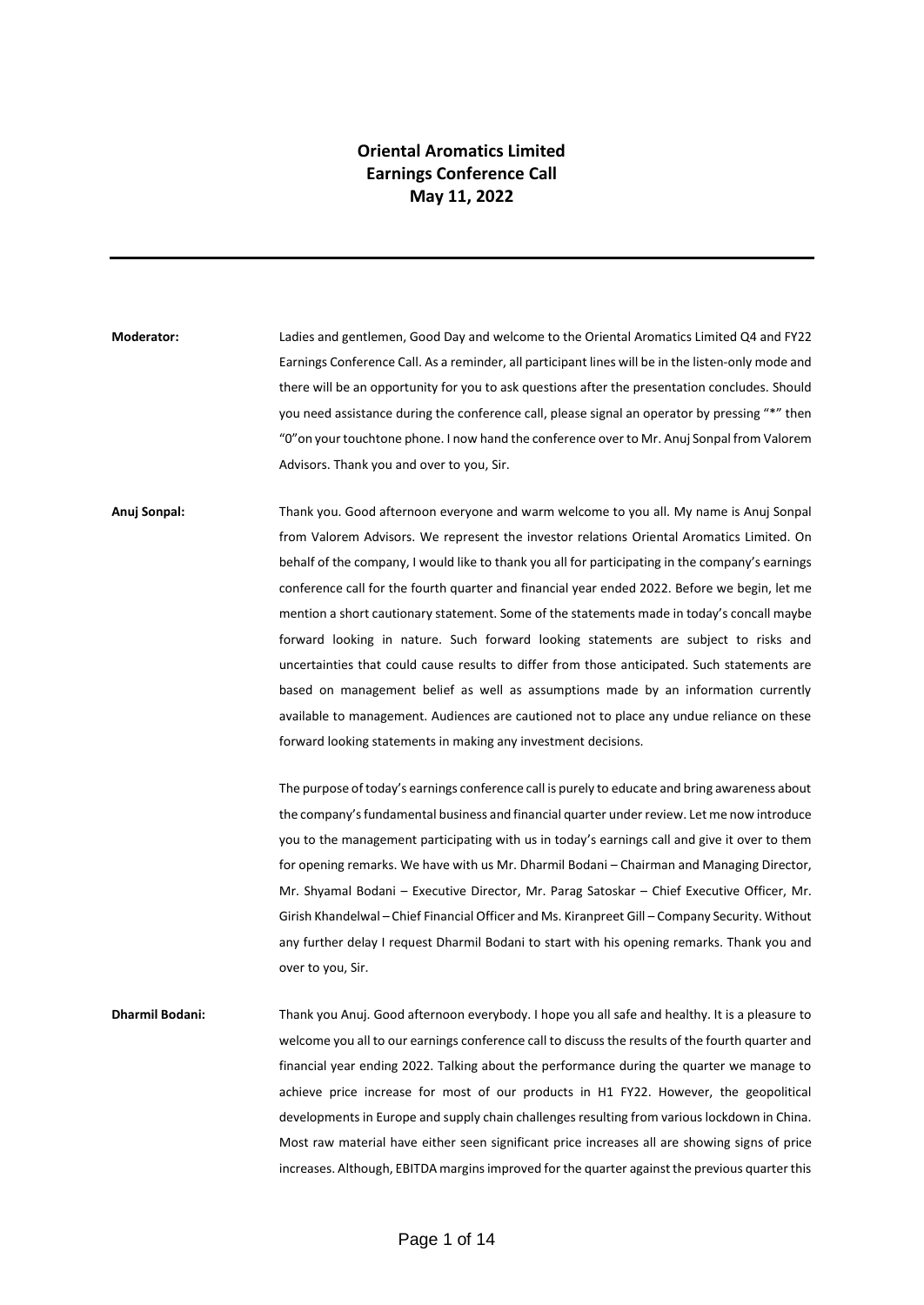was dampened by further pricing pressure in raw material which started in February 2022 for some overall products. Summarizing the operational highlights for the financial year 2022 the company witnessed steady command across all product category aroma chemicals, flavor and fragrances and camphor. Our production volume increase by 9% and our sales volume increase by 12% for the year. We are very happy to report that we cross the pre pandemic levels of production volumes as well as sales volumes across all our plans. Our sales realization across product category except camphor improved on a year-on-year basis. As you are aware during the year there was substantial increases in price of all input cost which impacted the profitability for the year.

With regards to the ongoing capital expenditure during the quarter company has successively commissioned the capacity expansion of Terpineol plant at Bareilly. All other capital investment programs in Baroda, Bareilly and Mahad are on track. However, they are facing moderate delays due to a combination of factors which include the residual COVID-19 impact challenges in the global supply chain, steel prices and the other current geo political situations.

Now, I request Mr. Girish Khandelwal – our CFO to give you the financial highlights.

**Girish Khandelwal**: Thank you Dharmil. Good afternoon all. On the consolidated basis for the fourth quarter of financial year 2022 the operating income for the quarter was Rs. 203 crores which was in decrease of approximately 8% on a year-on-year basis and decrease of 1.4% on a quarter-onquarter basis. Operating EBITDA reported was Rs. 22 crore which was a decrease of 33.6% on a year-on-year basis and an increase of 36.4% on a quarter-on-quarter basis. Operating EBITDA margins stood at 10.89% which increase by 302 basis points quarter-on-quarter basis. Net profit after tax reported was about 11 crores which was at decrease of about 53% on a yearon-year basis and an increase of 31% on a quarter-on-quarter basis. PAT margin reported at 5.17%. On a consolidated basis for the financial year ending 2022 the operating income for the year was Rs. 869 crore which was an increase of approximately 23% on a year-on-year basis already EBITDA reported was Rs. 92.5 crore which was a decrease of about 40%. Operating EBITDA margins stood at 10.65% net profit after tax reported was about Rs. 53 crore while PAT margin was 6.13%. Thank you with this we can now open the floor for the questions and answer session.

**Moderator**: Thank you so much. We will now begin the question-and-answer session. We take the first question from the line of Mr. Nirav Jimudia from Anvil Research. Please go ahead.

**Nirav Jimudia:** I have one question so if you can breakdown our CAPEX what we have been doing and probably at the end of the CAPEX cycle so totally I think we are investing around 350 to 400 crores over next one and half years, so just wanted to understand and if you can break down the CAPEX in terms of how much we are doing for backward integration, how much it is for the expansion of the existing products and how much it is for introduction of new products in our product portfolio **bad debt**?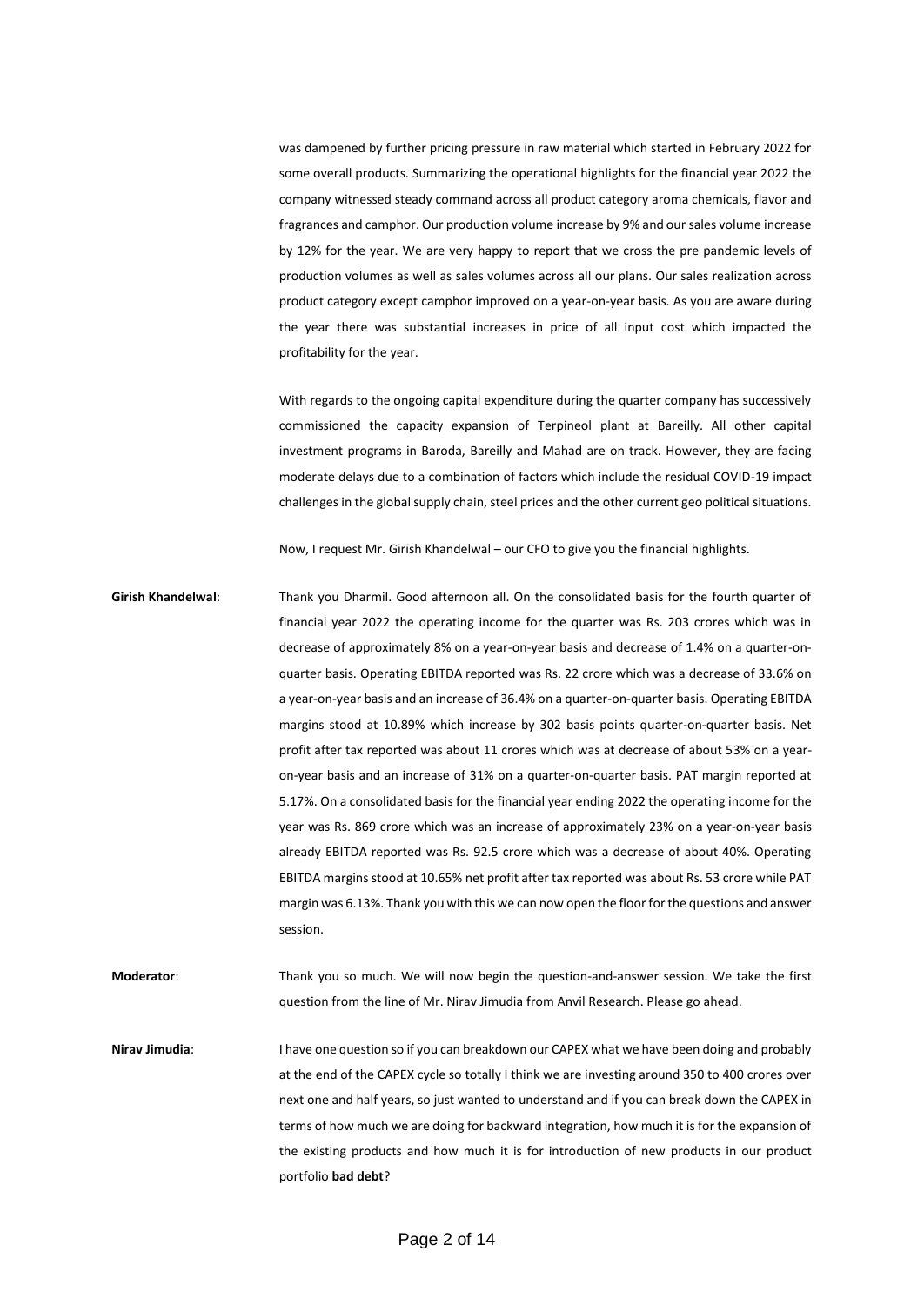- **Girish Khandelwal:** Parag you can take this, but I believe this has been answered in the past you can go over a...
- **Nirav Jimudia**: And if you can just explain in terms of the size of the opportunity for the new products what we are introducing for our product basket?
- **Parag Satoskar**: So Nirav the CAPEX currently is being done like you rightly said in Greenfield projects which are happening in Baroda where we are putting the multi product hydrogenation facility where the investment plant is around 150 crores and these are all new products which are being developed which are in the generic specialty aroma ingredient space and which will be manufactured in this particular plant. The other CAPEX the other expansion that is happening is in the Greenfield project at Mahad where the plant CAPEX is 150 crores where you will have an element where you will have the development of that particular plant because it is a recently acquired plants where we will need to do some expense and we have all the infrastructure like electricity all the utilities in place and the remaining would be a combination of either a single product plants or multi product plants which will be kind of informed to the investor community.
- **Nirav Jimudia**: And sir like in terms of the size of the opportunity for the new products what we are introducing could you give us some sense like what could be because what you have mentioned in our earlier earnings commentary that probably we would like to be second or the third preferred supplier for that particular product and our market share should be in between those lines 25% to 30% for that product, so what could be the size of the opportunity eventually for us what we are targeting?
- **Parag Satoskar:** So, we always stick to the plan that if we are investing x amount of money in a projects the returns should be 1.7x if you kind of extrapolate that in the opportunity cost, the 300 crores that we are planning to invest these two facilities and plus some minor projects in capacity enhancement or utility system upgradation. We are looking at turnover of around between GK correct me if I am wrong between 470 to 500 crores coming out of this investment.
- **Nirav Jimudia**: So that is about the asset turnover, but what I am trying to understand is from the opportunity size let us say if a product let us say if we are putting up an x capacity and size of the opportunity is let us say 20x I just wanted to understand in terms of the addressable market for the product what we are putting in our portfolio?
- **Girish Khandelwal:** Parag you can address the available market I mean this specific products and numbers would be too long.
- : Since all these products these are our multi-product plans we work on a very simple underlying philosophy that whatever is the available market outside the inventory we should be in a position to grab anywhere between 30% to 50% of that market within the first 1,000 days of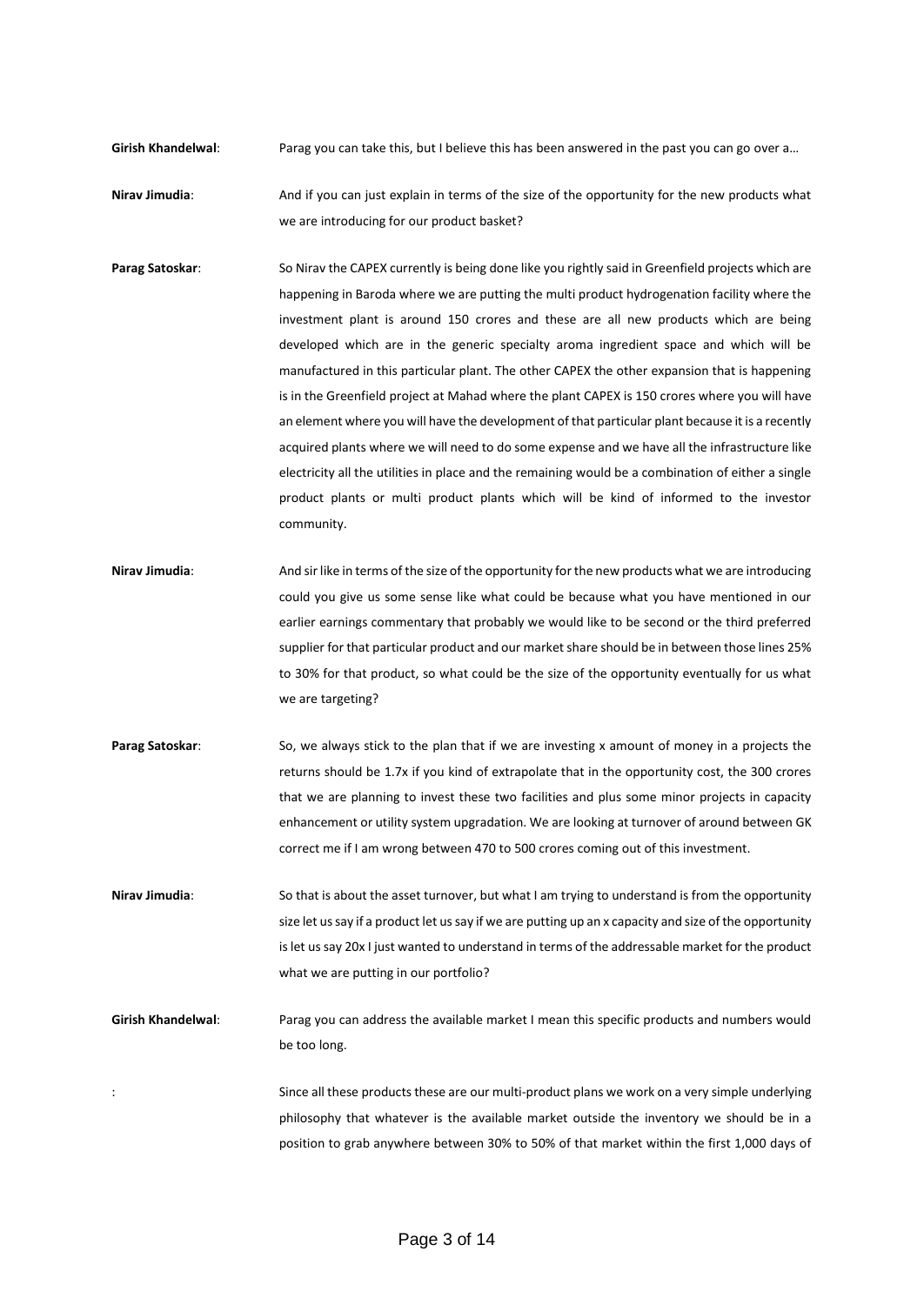commissioning and validation. So, that is the kind of opportunity that we are looking at and this goes across the products mix.

- **Nirav Jimudia**: When had we conceive those projects probably the gross margins would have been better than our existing product portfolio it safe to assume, so in a current situation where most of the raw material prices have gone up substantially has that gross margins came down as compared to our existing gross margins or how has been the situation currently?
- Parag Satoskar: To answer your question we are looking at the opportunities all these are generic products which have a life which is left in them of multiple years if we just kind of start looking at the gross margins even before we have put the plan I think it would probably be unfair we continuously look at whether the opportunity is still there and that I can confidently say that all the products that we are active and we will get active there will be substantially opportunities available in those products and then we have to there and we have to be active, we will just have to kind of match the prices and offer better value to the customer.
- **Moderator**: Thank you. We take the next question from the line of Sudharshan N from Propriety Wealth Management. Please go ahead.
- **Sudharshan N**: So my question will be on the renegotiation cover on agreements on contracts so out of that so you have mentioned like there will be certain clauses in the agreement where you can pass on the cost increase in the quarter, so my question will be like if there is a cost increase can it passed on entirely or most of it or some of it can be passed on?
- **Parag Satoskar:** Sudharshan thanks for the question I think in most of the contracts we have a review clause with our customers, but normally it has been seen in the past action with the customer where the customers are opened to the idea of kind of negotiating the price and accommodating the price hikes in the future contract rather than really renegotiating the contract in the middle and having said that there is also chunk of space in our ingredient business where we are supplying in the open market where although with a little bit of lag because most of these customers are export customers. We are able to pass on the price increase.
- **Sudharshan N:** Out of this can we take the content strike the clients you have will be negotiating the contracts on the future not on the existing?
- **Parag Satoskar**: On the existing they take a note wherever we are able to pass on we pass on, but normally it has been the practice that when we negotiate the contract which is normally a 6-month period. So, we are now in our discussions for H 2 2022 they would probably accommodate these price hikes and give us a better price for the next 6 months.
- **Sudharshan N**: The other question is regarding the margins of sectors so if you take camphor and F&F and aroma can you see comparing to the previous quarter not the exact numbers can you just give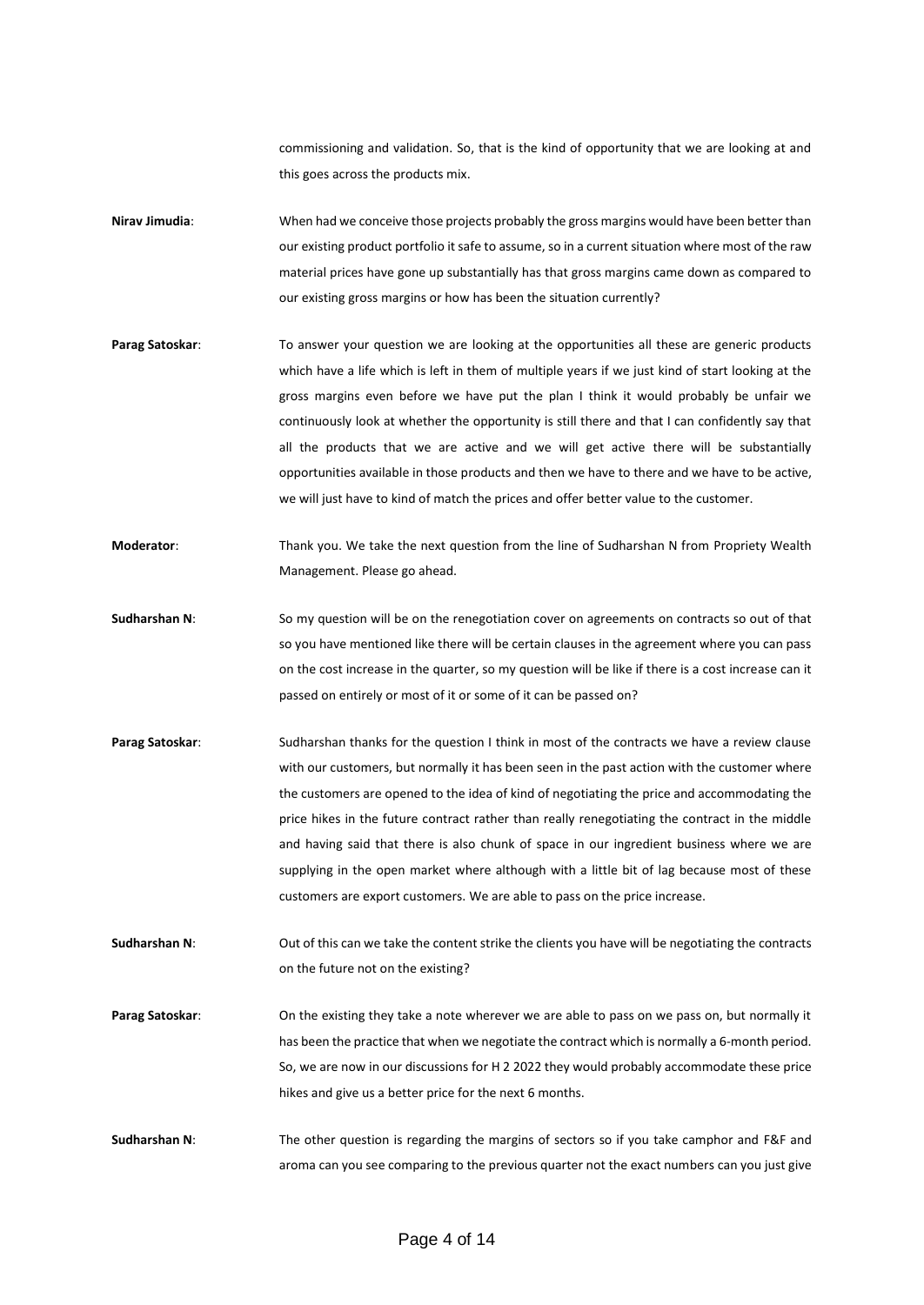a idea like which margins have increased and which of their margins have decreased in the sectors?

- **Parag Satoskar**: Like Dharmil has mentioned in his opening remarks that our sales realization across all categories except camphor has improved and we continue going in the same path so wherever we are acquiring new customers in the fragrance and flavor space we are acquiring them at much better margins wherever there is any negotiation that comes or wherever there are any thoughts in our ingredient business we are looking for margins. Camphor is one product where the prices still remain a little soft, but as the festival season will come in I think we are hopeful that we will be able to kind of see increased demand and some increase in the prices.
- **Sudharshan N:** And another thing is whatever the margins comparing to international sales and domestic sales which side will be higher and lower not the exact numbers, can you give us like which will be higher compared to international and domestic fuel?
- **Parag Satoskar:** I think very difficult question to really answer to you in a very broad perspective when we are certain and we are so diverse product, but I think if you look at the margins spread between both the segments it is more or less the same.
- **Moderator**: Thank you. We take the next question from the line of Vishesha Jain from Sicomoro. Please go ahead.
- **Vishesha Jain**: Since Privi is adding capacities in camphor and Glaxomass, will it affect our market share?
- **Parag Satoskar**: So to answer your question competition comes and competition goes I think Oriental Aromatics has definitely the strength to really address the competitive landscape which keeps changing and we will take all the steps which are necessary to ensure that our market share stay intact and in fact those even in those new competitive landscape.
- **Moderator**: Thank you. We take the next question from the line of Bob from Falcon. Please go ahead.
- **Bob**: So we have been talking about input prices for quite some time and not only in this industry but most industries and everyone is hoping that they rework to normal you know this may not happen because the normal might have just changed, so assuming the input prices do not come down at all how does your business model look like?
- **Girish Khandelwal:** To start with I would completely agree with the gentlemen that the normal has changed. So taking it from there I think you can answer the question.
- **Parag Satoskar**: In a new normal, normally when you are rewriting the rules of the game you probably become reactive then proactive and that is what we at Oriental are doing. We have an internal checkbox where we are saying are the new products being launched the answer is yes, are we having customers for those new products the answer is yes, are they paying us in time the answer is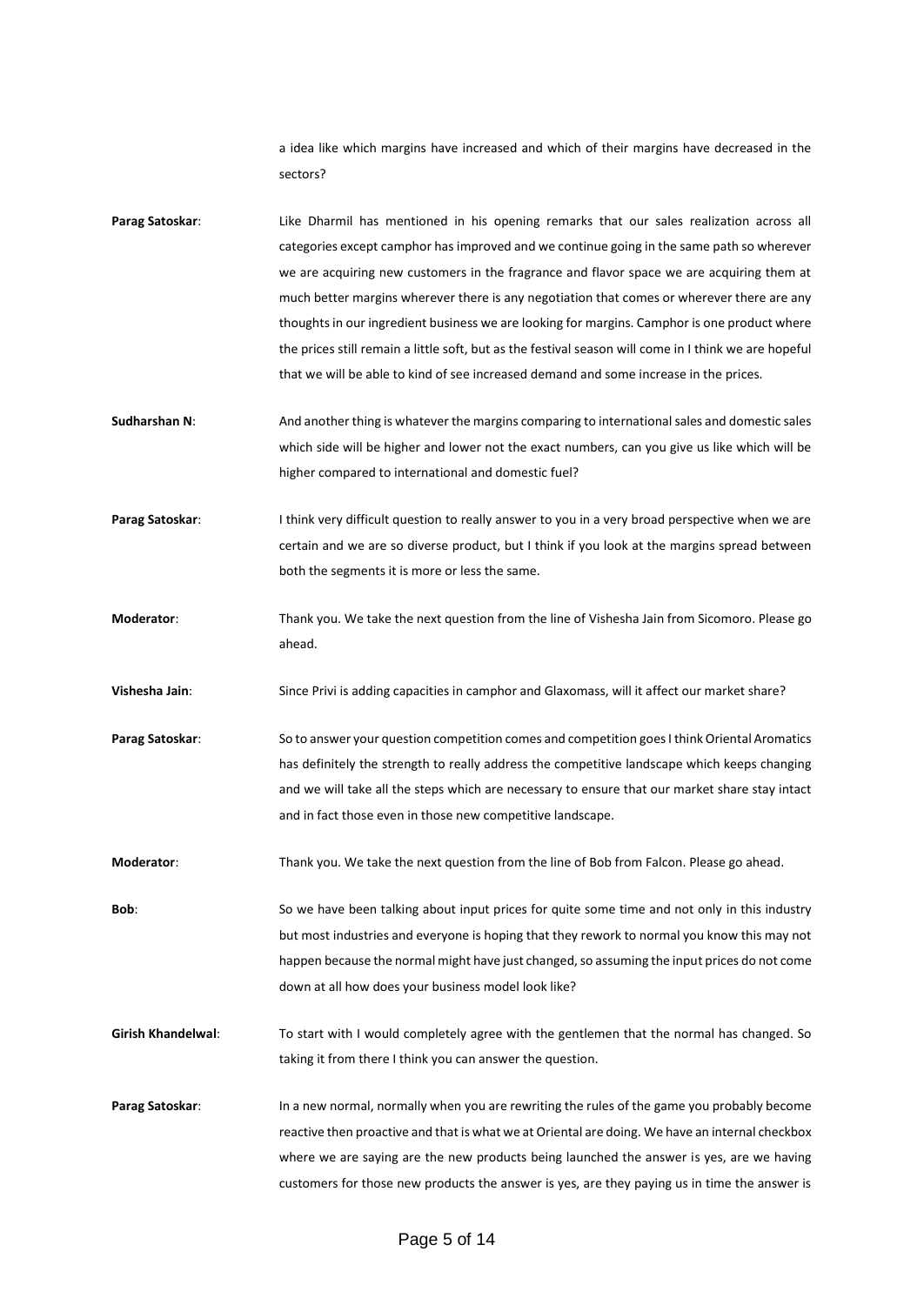yes and we keeping the inventories in control the answer is yes. So, you know, I think we have gone from a company where we were proactive because we probably knew the old normal to a company where we are looking at every challenge for opportunities that comes to us and then react to it in a way which will ensure that we keep adding value to our business. So, if you are saying that the input cost might never come back I think the plants have been designed in such a way where if you do not have the ability of any external advantage is coming to your place I think we will have to go back to the customers and we will have to tell them that this is the new price and I think in the aroma ingredient space where there is not too much of capacity which is being added globally in lot of products because we are not a single product company. We have a wide range of products and a wide range of chemistries in which we operate which gives us the flexibility to really move from one product to the other. If one product shows a lack of opportunity or lack of acceptance of new normal. So, I think there are a combination of factors which give us the confidence that in any normal we will be in a position to aim to take corrective actions and continue offering value to our customers.

**Bob**: But this particular quarter is still something of a work in progress because we do not have 15% to 17% EBITDA margins?

**Parag Satoskar:** I think probably are little bit contracting the first statement because what happens if you are in a new normal you probably might not look at the business from a quarter-to-quarter perspective and you probably would go back to the internal checklist that I said because we are in the business of generic specialty aroma ingredients which are used as raw materials for functional fragrances which are used for day-to-day products like soap, detergent etcetera. So, when the situation becomes normal which none of us I am sure the demand for the products are going to come back and I am not kind of generalizing it, but can be a little special because I was talking to my friend in America and Europe and they said when things started moving in a particular direction globally in the geopolitical space in fact they got a lot of material. So, you know, they are currently overstocks. So, I think there are too many factors which are in play right now and it is something which probably will need more study beyond one quarter to really come to a situation, but during that time when things become normal I think our focus in Oriental is to ensure that our relationships with our customers stay solid. We supply them material when they want at a price which is mutually win-win for all of us so that when the demand eventually comes back I think those relationships will ensure that we will continue to be the favored suppliers to these customers because in these trouble times we keep hearing stories about a lot of supplier who became transactional and who have not kind of taken care of the customers.

**Bob**: The only concern is ultimately if you look at more of an overarching or part or perspective a lots of companies go through times where different times and suddenly their business model does not work I mean you have seen that, but what I hear you are saying your business model is still and we are constantly going ahead with all our capital expenses right just like you might have to signed new level?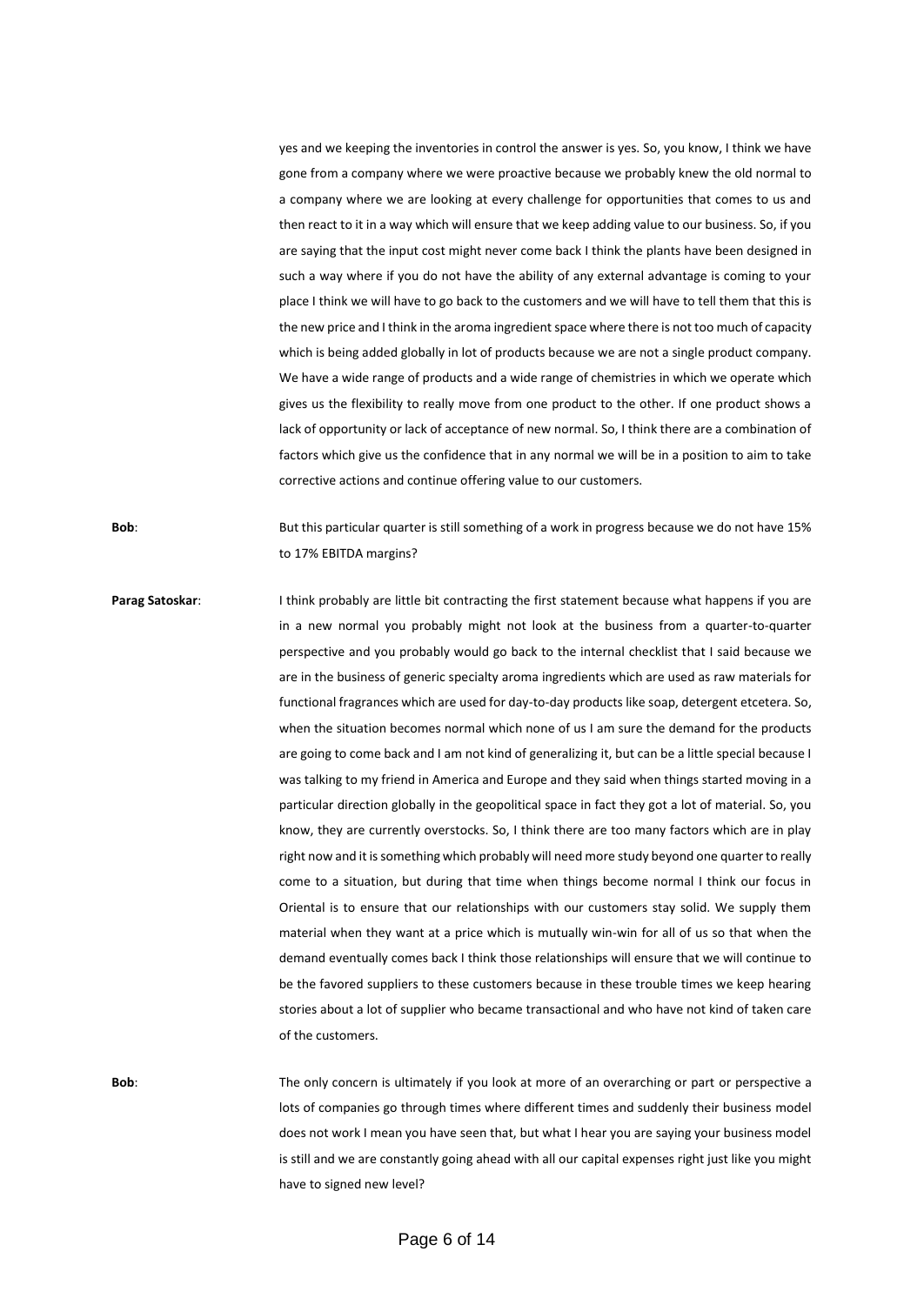- **Parag Satoskar:** Correct and we have to say reactive to all the time I mean just to give you a perspective that when the steel prices were really up we kind of took a pause of 15 days to 20 days for all our CAPEX to see if really this was sustainable and it helps because we came down and now they are stable at a higher price, but lower than what they were in the month of March. So, I think this is just one example, but as a company we are extremely all projects are still a complete go and we are just hoping things come back to normal and we will be back to regular business.
- **Moderator**: Thank you. We take the next question from the line of Mr. Aman from Astute Investment Management. Please go ahead.
- **Aman**: My first question is on the volume growth if you can talk about what was the volume growth in export market versus what was the volume growth in domestic market as well as we are targeting for FY23?
- **Parag Satoskar**: Girish do you have that breakup because I do not have the breakup between the volume growth in the export and the volume growth in the local market, but I can broadly say Aman that across all product categories and individual products we have seen a volume growth. So, this 9% is kind of not product driven or not category driven, but I think it has been kind of a blanket growth and it has been across customers in India and it has also been driven by customers outside India where we have acquired some customers in the fragrance space or in the ingredient space. So, I think it is kind of a broad-based volume growth across all product category.
- **Management**: And our exports and domestic stays the same actually so it is same almost it will be plus minus, but it is similar to the last year means 30% exports we have.

**Aman**: And what are we targeting for FY23 since some of the CAPEX are coming online?

- Parag Satoskar: I think with the overall impact of the CAPEX would probably be seen more into either H1 2023 or H2 2023 in terms of hitting the P&L till that time we will be more into the validation and acceptance stage. So, till that time we are looking at a growth of anywhere between 10% to 12% in a very conservative way which will be driven by the full capacity utilization of the new product plant plus certain internal capacity enhancement that we are doing and that should be the driver for the growth.
- **Aman**: The next question is on our CAPEX plan so you have quite nicely elaborated the timeline in the previous call I just wanted to know any change we have because of availability of raw material and steel prices all the same so any change if you can talk about project wise wherever it is not you cannot talk about it as well as what kind of capitalization of the CAPEX do we see for FY23?
- **Parag Satoskar:** To answer your question I think most of the delays that we are seeing in Baroda as well as in Mahad are not substantial and so we probably might have the migration of the project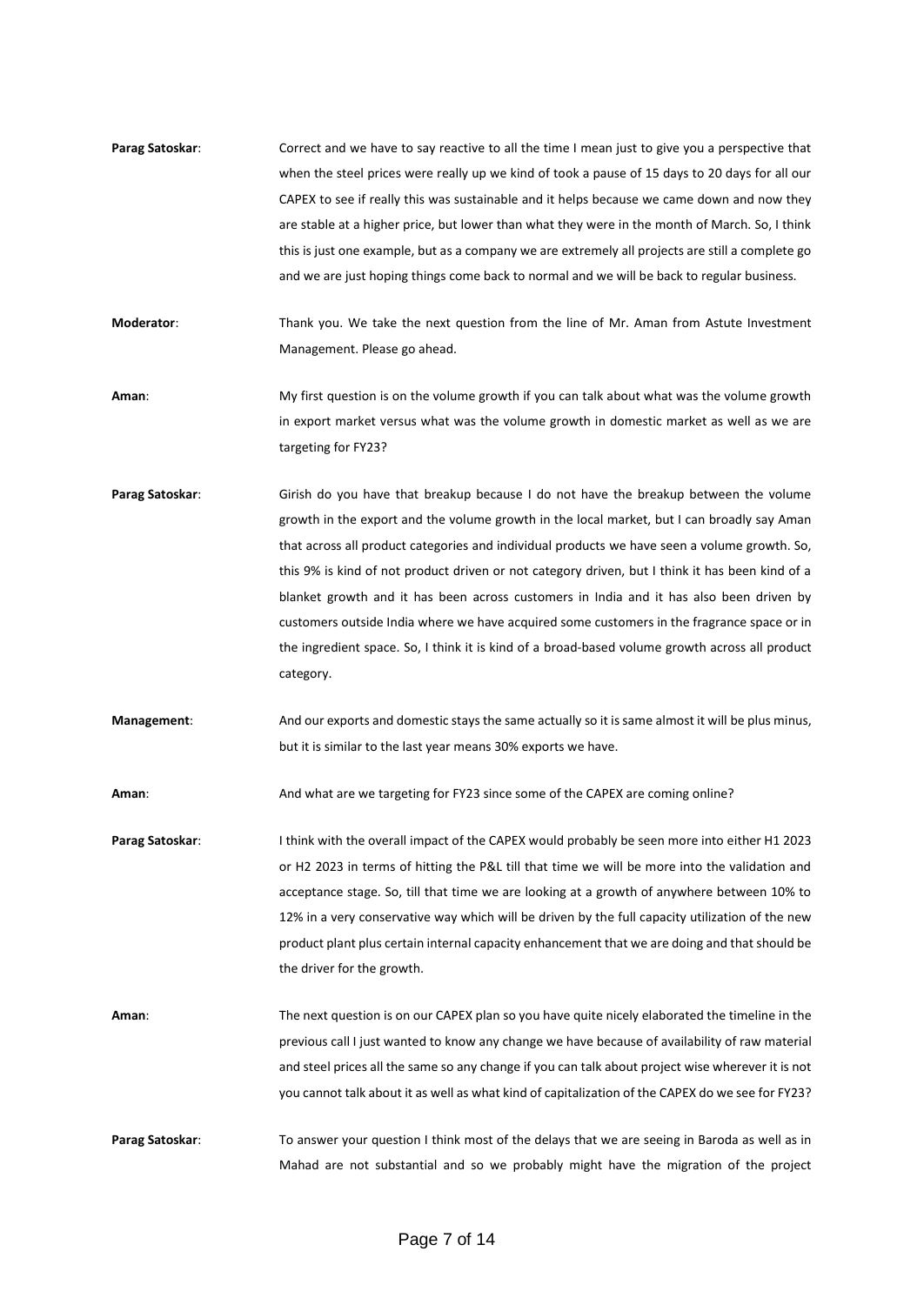commissioning date by probably one quarter, but it is not moving beyond that and I think that decision was again a conscious decision to kind of see if we unnecessarily do not get into contract at much higher price of steel when we were advised that the prices of steel are going to come down and it then stabilize at a lower price point. So, I think we are not foreseeing any substantial delays we probably might see the migration of the commission debt say if we have given you a commissioning date of Q3 it might go into Q4, but I do not think it is going to be beyond that as of now.

**Aman**: And the capitalization we are expecting for FY23?

**Girish Khandelwal**: Around 180 crores, 190 crore. Our target is to complete the CAPEX by March 23 so it should get capitalize.

**Aman**: One clarification have we working the ECI approval as of now for Mahad?

- **Parag Satoskar**: We are in the process of probably getting it and I think that something which has taken a little longer time than we expected it under any circumstances, but I think we are very positive and we are working with all the stakeholders in the process and we had provided them information and we should probably get it shortly in the next coming weeks, but we have not kind of been sitting idle. We have gone ahead and we have completed our basic engineering and detailed engineering for some of the projects and the plant development program for Mahad. So, we have done all our homework so we get the EC and we are ready to breakdown I think speed is going to be the key factor there.
- **Aman**: Final question before I come in back in the queue if you can talk about the product launches plan for FY23 and what was the number for FY22?
- **Parag Satoskar:** I think we have already stated that we have a very strong product R&D pipeline where we target between 4 to 6 products every year we kind of have achieved the target for 2022 and I think we are on our way to really achieve the target in 2023 as well and all the products that have been launched in 2022 have been commercial shipments have started to customers globally and some of them which have been developed for our fragrance division they have already started using it commercially.

**Aman**: What was the final number for FY22 the total product we had launched?

**Parag Satoskar**: 6.

**Moderator**: Thank you. We take the next question from the line of Mr. Saurabh from AMSEC. Please go ahead.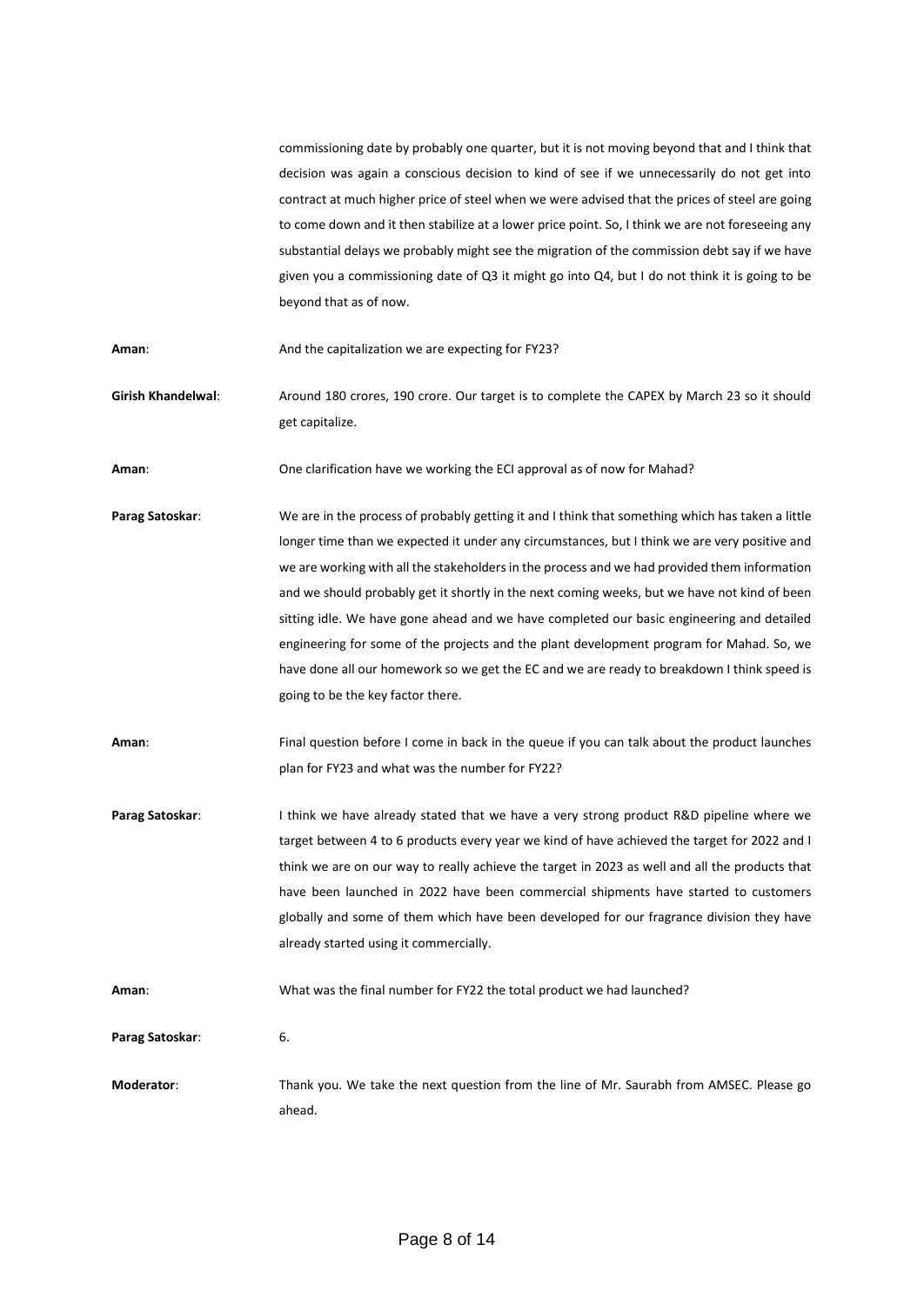- **Saurabh**: So just wanted to understand one of the volume growth in Q4 and also are you witnessing any slowdown in offtake for the volume because of the war like situation or the inflationary environment?
- **Parag Satoskar:** Girish if you can give the Q4 numbers I do not have them right now in terms of the volume growth. So, Girish probably will inform that, but Saurabh in terms of the whole new coined term of demand destruction I probably will not kind of concur or infer that has been initiated at least in our space I mean we are just seeing probably people delaying their purchases a little bit because they have a situation where they overstocked in Q1 of their quarter which is Q4 of our quarter. So, I am talking to friends in America and in Russia and in Europe and all of them are saying that what we have stock. Once they liquidate I am sure there will be demand coming back.
- **Saurabh**: My next question is on the price hike you mentioned that may be half yearly you will be able to renegotiate a contract, so is it possible to take pass on the entire cost and also how is the situation of the logistic side, so are you still facing issue in terms of logistic and also the cost wise how should we look at?
- **Parag Satoskar:** So, I will first answer the logistic question and then I will probably go to first part. On the logistic side on the RM procurement strategy most of our contracts are safe. So, we are relatively insulated because I think all the risk then gets added on to my supplier side. On the sales side wherever we have shift contract we have seen that the shift contract again are divided into two elements where we are talking to where we are looking at the spot sales there I think the increase in the freight cost has already been recovered where we have gotten in to the RFQ prices and we are seeing not significant, but some increases in freight in some geographies I think that is something which probably stays unrecovered and which we will factor it into our H2 RFQ when we go and talk to the customers.
- **Saurabh**: Just to understand from your question perspective so are they also into the long term contract with their customer or they are into the short term contracts and any increase in the you're your customer we will be able to take on that price hike as well?

**Parag Satoskar:** I do not think Parag we are not privy to this information.

**Moderator**: Thank you so much. We take the next question from the line of Rita Mukherjee from SR Investments. Please go ahead.

**Rita Mukherjee**: I just wanted to ask the flavor and fragrance plant is not working at full capacity utilization, when can we expect the utilizations to increase?

**Parag Satoskar:** I mean it is not really a true statement that is not working at full capacity. We run the plant one shift to full capacity and right now this plant has the capability to run three shifts and at the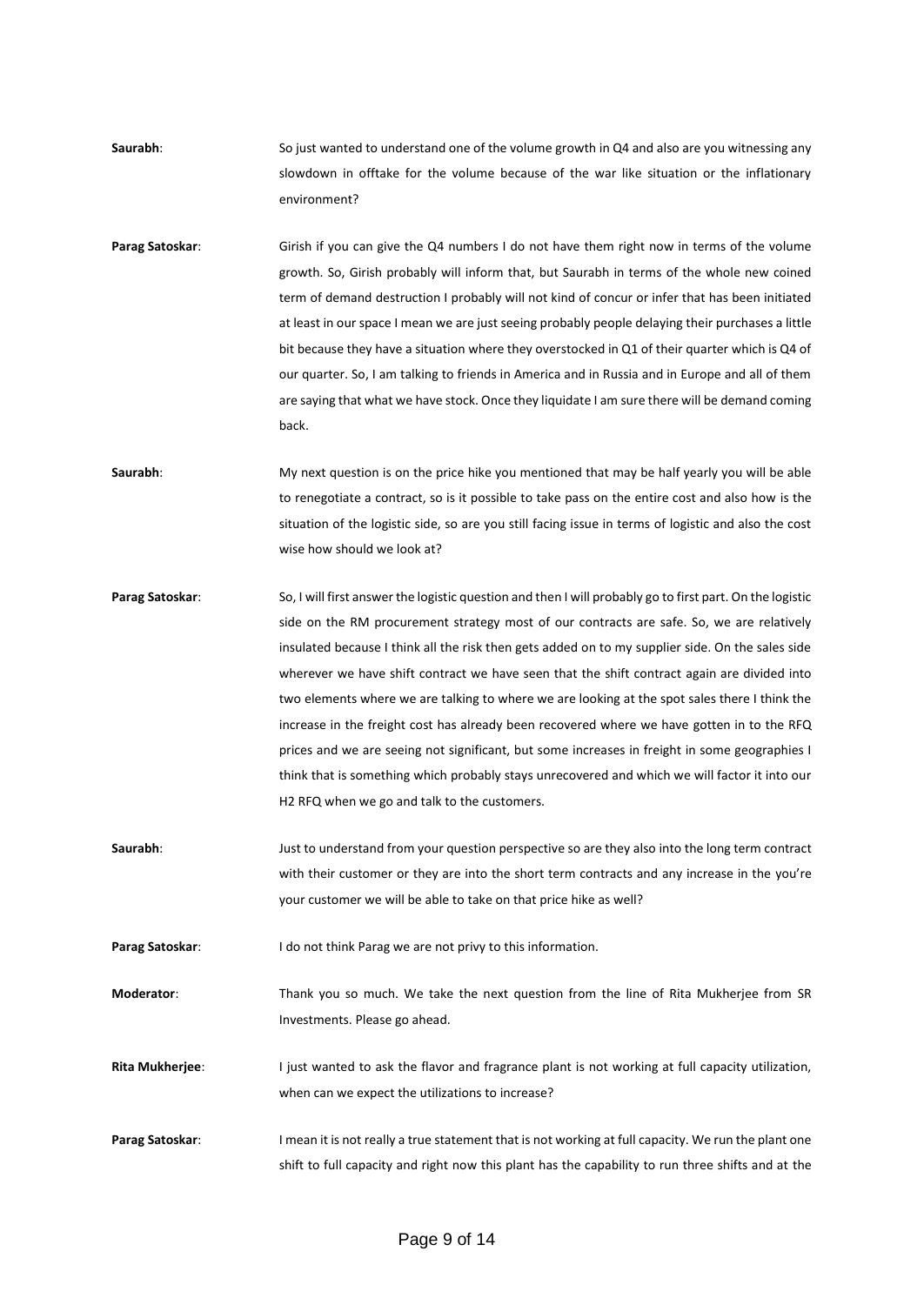single shift so far we are able to manage the volumes we are moving and also in the fragrance business and the flavor business it is about compounding, it is not about reactions, it is about simple blending business. The capacity utilization in the fragrance and flavor plants is not necessarily calculated with the same methodology that we would use in the chemical plants. So, right now I think the plant is running for what it was designed and if need be we can in the same plant without additional CAPEX increase the capacity when required. Also it is a multiple batches you know you are producing from 5 kilos to 20 tons a batch when you talk about capacity it really does not add up because you have to then figure out which vessel, which batches, how many batches a year. So, it is a very complex calculation and it is not necessarily looked at the way it is put by in the question and fragrance in greater side at least to the best of my understanding.

**Rita Mukherjee**: Just to add in the follow up questions, how are we tackling the increase in raw material price problem are we storing high inventory now?

- Parag Satoskar: So, we have taken a conscious decision and Mr. Mukherjee we are not really going into high inventories because the problem right now is not only about price increasing. We have seen situations where we have used this model 6 months back or in Q3 when you suddenly had the China electricity situation and some raw material suddenly went short and we kind of overstock and then the prices corrected within no time. So, in the new world order as we speak I think we are more in the reactive mode, we are more in the listening mode wherever we see an opportunity that a material is available at the right cost we buy where we need to buy the raw material to ensure business continuity for our customers. We buy it at the market price and so I think it is a combination of a lot of factors which is depending on the inventory and so if you look at our inventory numbers at the end of the year in fact they are down by 15% in terms of quantity although they are up by close to 55 crores in terms of value because of the increase in the raw material price.
- **Moderator**: Thank you. We take the next question from the line of Mr. Ankur Periwal from Axis Capital. Please go ahead.
- **Ankur Periwal**: So first question on the revenue breakup so if you can help us understand how does it get broken up into spot as well as contractual across the domestic and export and extension to that question will be that how do we decide on our pricing, is it cost plus basis or a percentage margin basis?
- Girish Khandelwal: In fact we can answer this on the flavor, fragrance vertical. On the fragrance flavor vertical we look at giving fixed pricing to our customers for at least 6 months period and then we review it with them and accordingly in the fragrance side we do cover raw material which are critical for that entire period and the commodity is we also contract out. So, on the fragrance and flavor side we had stability in pricing and also in terms of the cost I mean looking at the current situation unfortunately even if going into long term contracts there is pricing issue which is an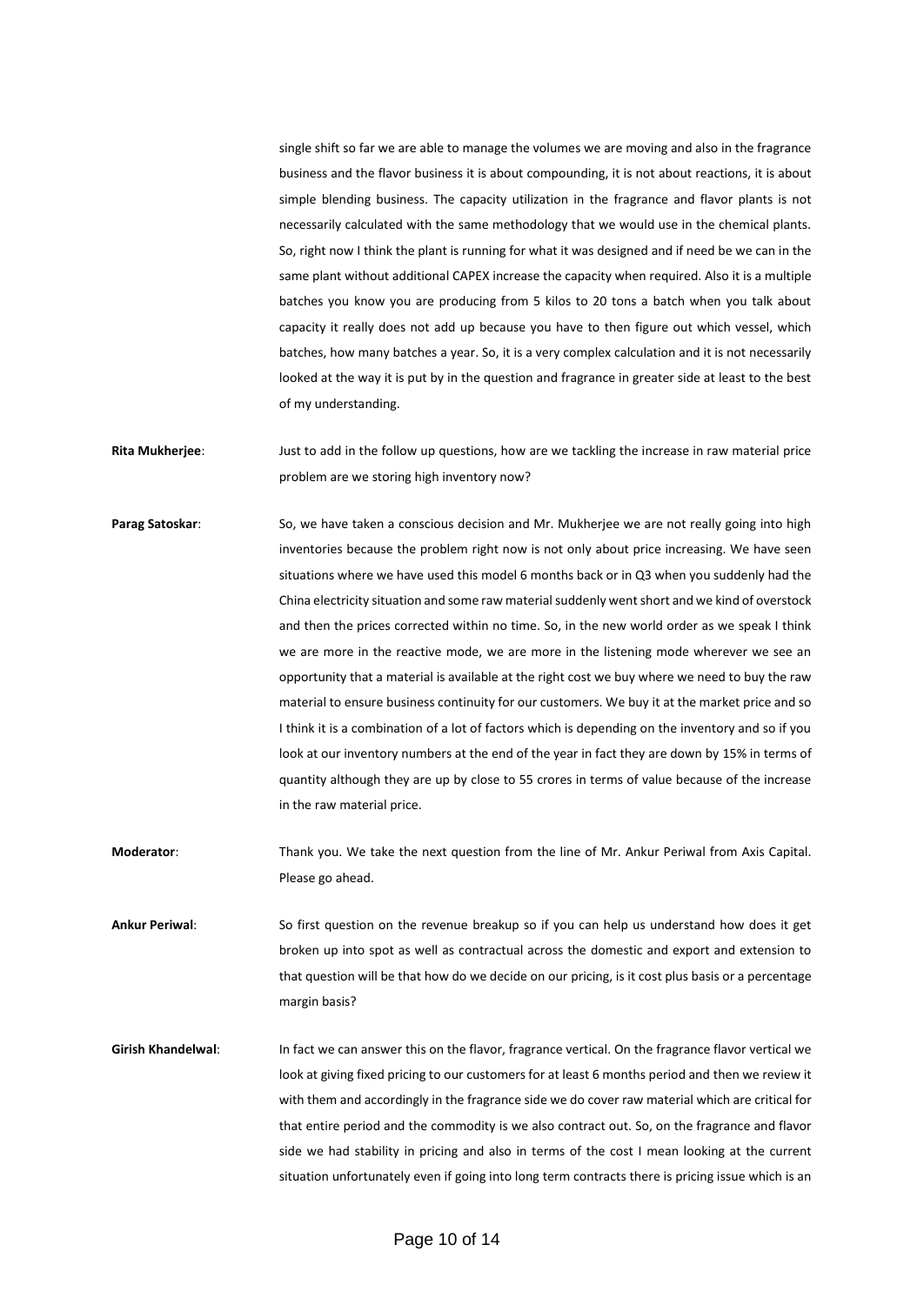usual scenario, but if this is going to be the new normal then going forward we will also correct our prices accordingly.

- **Parag Satoskar**: So, Ankur to answer your question at a group level if we look at the business the business has close to 30% of our sales which are in the contract stage and the remaining 70% plus minus some percentage point every year is in the open to sale. Having said that in this 70% also includes our fragrance and flavor sales where we do not have a kind of a written contract with the customer, but it assumed that a price once given is not going to be changing for the next 6 to 9 months. So, broadly this is breakup and in terms of how our contract versus free to operate sales are and what was your second question.
- **Ankur Periwal**: Just on the extension or a clarification here when you say 6 to 9 months pricing wherein our finished goods as well as our raw material is more or less contractual on a similar timeframe this part of the business F&F business will not be susceptible to the RM volatility, will that be right?
- **Parag Satoskar**: You cannot probably kind of summarize it across the board like Dharmil said most of the critical raw material you would have a stock position which is equivalent to what he is offering as a price stability to the customer, but there are 2,000-line items in the fragrance and flavor division purchasing list. So, it is impossible for you to really have a 9-month inventory for all of that. Yes broadly speaking it should be kind of insulating in terms of its margin development capability, but in the current situation where everything is going up you have a little bit of an unusual situation.
- **Ankur Periwal**: The other question which I had was on the pricing of a products, so when you price it is largely on a cost plus basis or we typically on a percentage margin here and their RM inflation that we are talking of whether this pass through being absolute pass through or you will take a 20% or a 30% price hike depending upon the RM inflation?
- Parag Satoskar: I think it is extremely broad question I think we do a bit of everything that you just said since we are a multiproduct company on the ingredient side and a multi product company on the fragrance side I think our pricing decisions are based on all the models that you just mentioned and I think the dream is always that the objective is always to achieve ultimate pass through you are not successful every time, but I think because we have created a reputation of being a very responsible supplier who has kind of stood with the customer during the good times and the bad times. One thing is for sure that we always get an extremely fair and a patient hearing from our customer all of them across the board.

**Moderator**: We take the next question from the line of Saket Saurabh an Individual Investor. Please go ahead.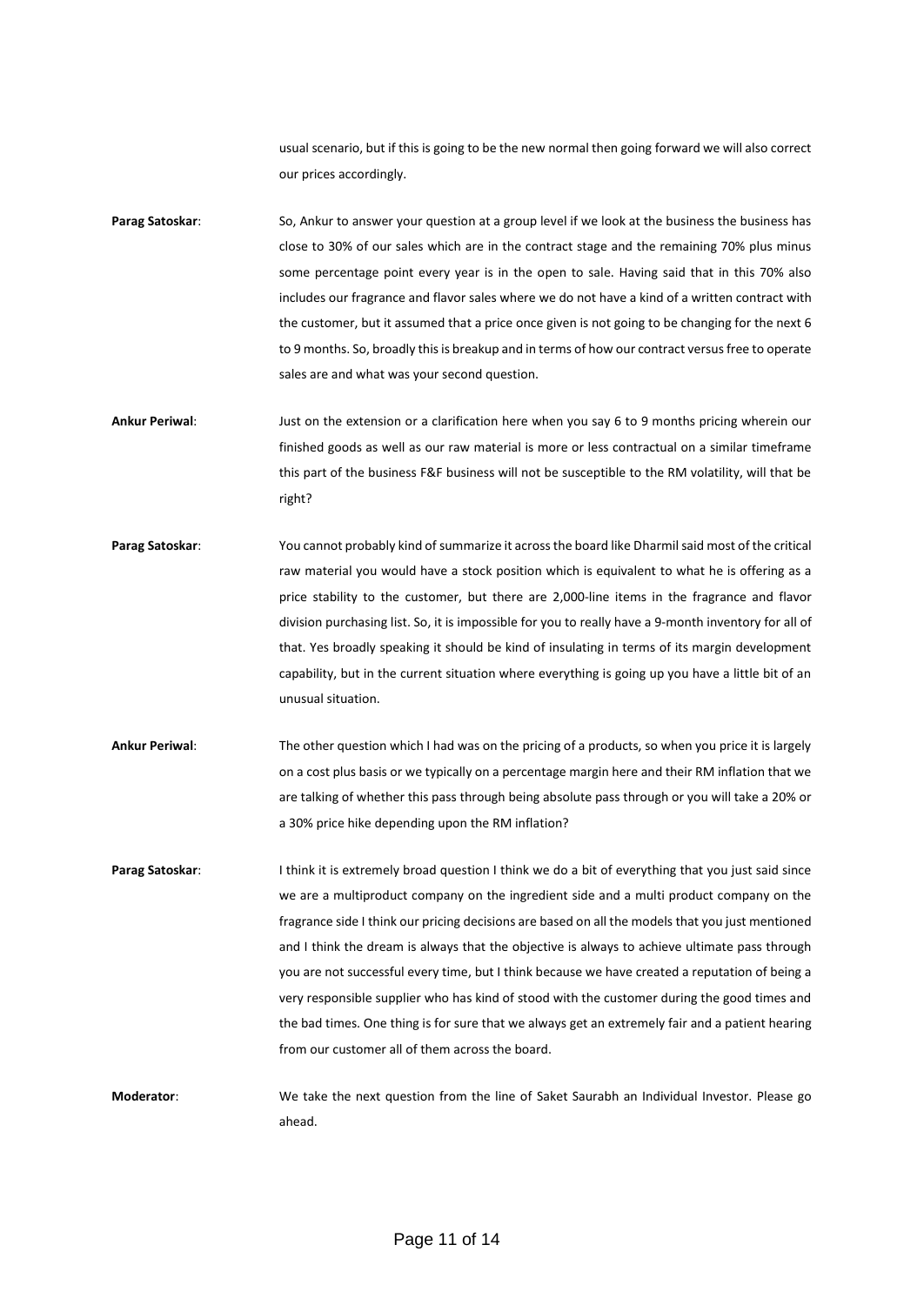- **Saket Saurabh:** So I have two questions so one if I compare to say versus Q3 in Q3 we had a partial plan closure and there was a debottlenecking capacity also that came up and then we took price hike as well then still why do we have Q3 and Q4 slot in terms of sales so that is one question and second is our operating cash flow has again become negative even though I was just told that inventory levels have come down, so what explains that and how do we intend to improve that because even in the last call we discussed and that is one area that were because I have been investing in the company for close to 7 years, 8 years now so that is one area where I still see soon every now and then that cash flow becomes negative so these are my two questions?
- **Parag Satoskar:** From a non-finance perspective I can answer and Girish you correct me if I am going wrong which is Saket although our inventory quantities have gone up, but I said in terms of the value of the inventory has gone up by 55 crores so I think the negative cash flows are a net outcome of using working capital for kind of ensuring that we have the inventory and we are ensuring business continuity to our customers and the other aspect of the use of the cash flow is for our CAPEX expansion which is where the capital. So, Girish am I correct in terms of summarizing.
- **Girish Khandelwal**: Yes Parag absolutely right.
- **Parag Satoskar**: So, if these two elements were not there it probably would have ended up with a positive cash flow, but I think for a company which is continuously growing in the number of products and the customer acquisition I think it is probably a healthy sign.
- Saket Saurabh: See free cash flow being negative is fine because then CAPEX come in, but I think when our operating cash flow went down or negative so that is why this question came up even day-today operations are sucking bit more cash than what we would have expected?
- **Girish Khandelwal**: Because of the price increase you can see the entries in the inventory values as well as increase in the receivable, but if you see my debtors day in the inventory days which has come down. Debtor days has come from 88 to 81 days and inventory days has come down from 129 to 121 days. So, there is improvement, but in terms of the value yes our working capital is blocking there.
- **Saket Saurabh**: And the question regarding Q3 versus Q4 sales being flat despite some of the issues that we have last quarter?
- **Girish Khandelwal**: Sales volumes are little bit positive, but if we see the manufacturing expenses input cost like coal prices, gas prices.
- Saket Saurabh: I am talking about sales only revenue only, I am not talking about the bottom line that I am fine we have explained, but the quarter-to-quarter sales are also flat even though our last quarter we had slight plant closure than our debottleneck capacity also came up as we also took price hikes?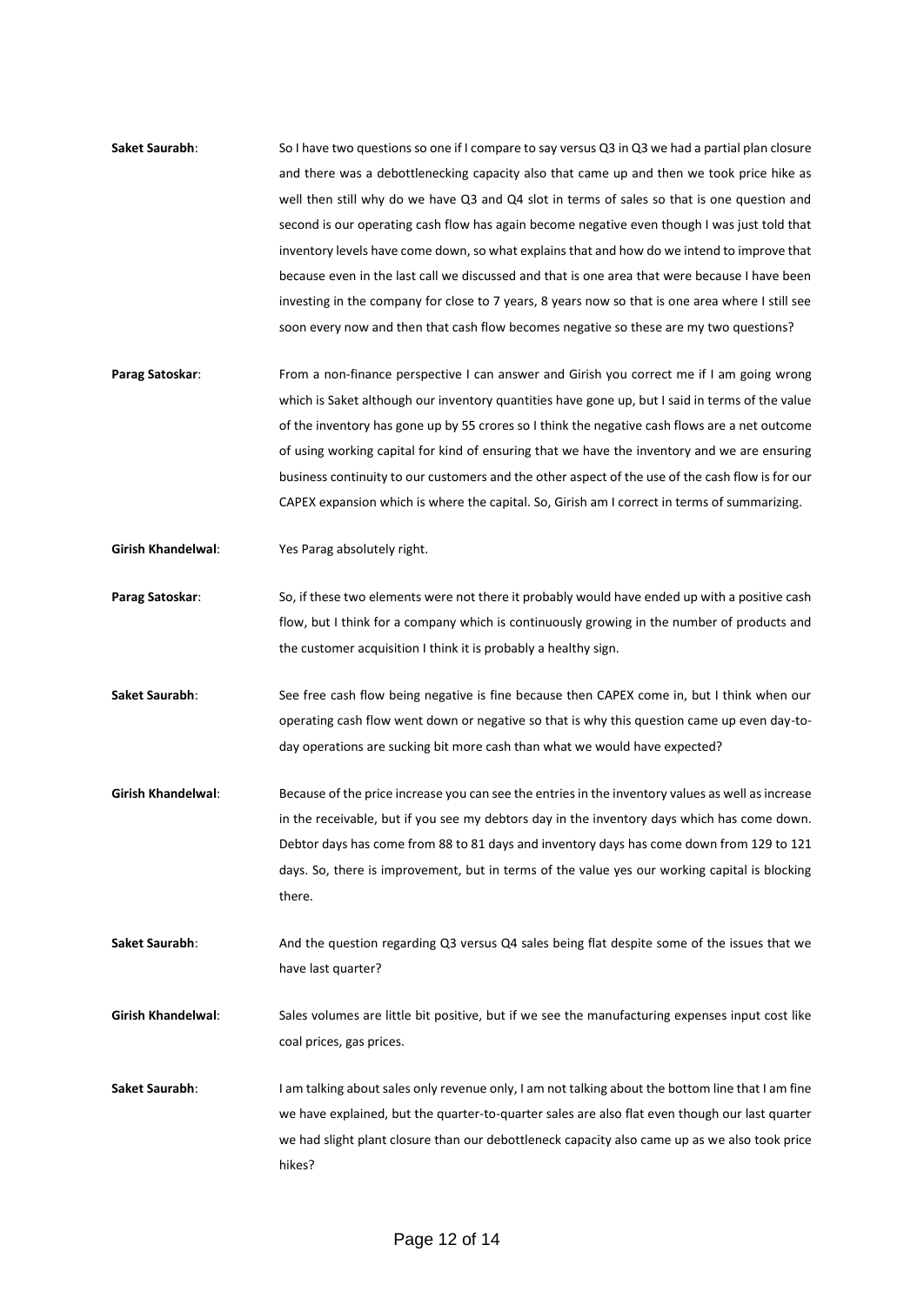- **Girish Khandelwal**: Parag does not it have to do with the camphor prices which I have said in my opening statements.
- Parag Satoskar: I think Dharmil you are correct I think Saket in terms of the sales looking a little flat first is the debottlenecking that came in Q3 all the sales realization has not happened. We are in the process of developing customer for this new capacity. So, that is going to take time point number one. Point number two I think Dharmil has made it very clear in his opening remarks and we still see a situation where there is a softening of the pricing in terms of the camphor. So, I think these two factors put together is a combination where although the volumes have kind of stayed or grown a little bit, but the sales look at a little flat.
- **Saket Saurabh:** What is the current camphor is that improving or is it further going down because I think it is one-third of revenue that camphor accounts for our one-third revenue and also what was the erosion if you can help me with these two?
- Parag Satoskar: So Saket it is not just camphor which is one-third I think along with camphor there is a huge basket of other terpene chemicals which add up to one-third and where we are seeing relative growth in terms of our ability to pass on the price hikes. In terms of camphor, I think normally Q4 is an off season. So, the camphor sales are a little subdued and hopefully going forward once the festival season comes in we should be in a position to probably see that.
- **Moderator**: Thank you. We take the next question from the line of Mr. Rahul Jain from Credence Wealth. Please go ahead.
- **Rahul Jain**: What we have seen is decent improvement in the margin side for this quarter, but somehow the top line has been flat as explained in the previous answer, so what to carry further from there in our previous call we had mentioned that though we are running at almost 230 crores of quarterly run rate of top line plus 40 crores coming in from the additional new specialty chemical and thereby Parag we had guided that for FY23 somewhere around 1,100 crore top line is doable. Given the current scenario do we stick to that kind of doable or not?
- **Parag Satoskar**: So, Rahul I think you are referring to the numbers that was given in the last investor call and that number is kind of summarization of lot of these projects having some sense of sales contributing to the topline and like I said that we find ourselves in a very tricky situation where there are too many unknowns in the field and so when you actually are navigating a field which you are exploring although we are confident and we are endeavor to reach that number, but we feel that 10% to 12% growth is something which is definitely doable and we will try to kind of reach that number over here.
- **Moderator**: Thank you. We take the next question from the line of Mr. Sudharshan N from Prosperity Wealth Management. Please go ahead.